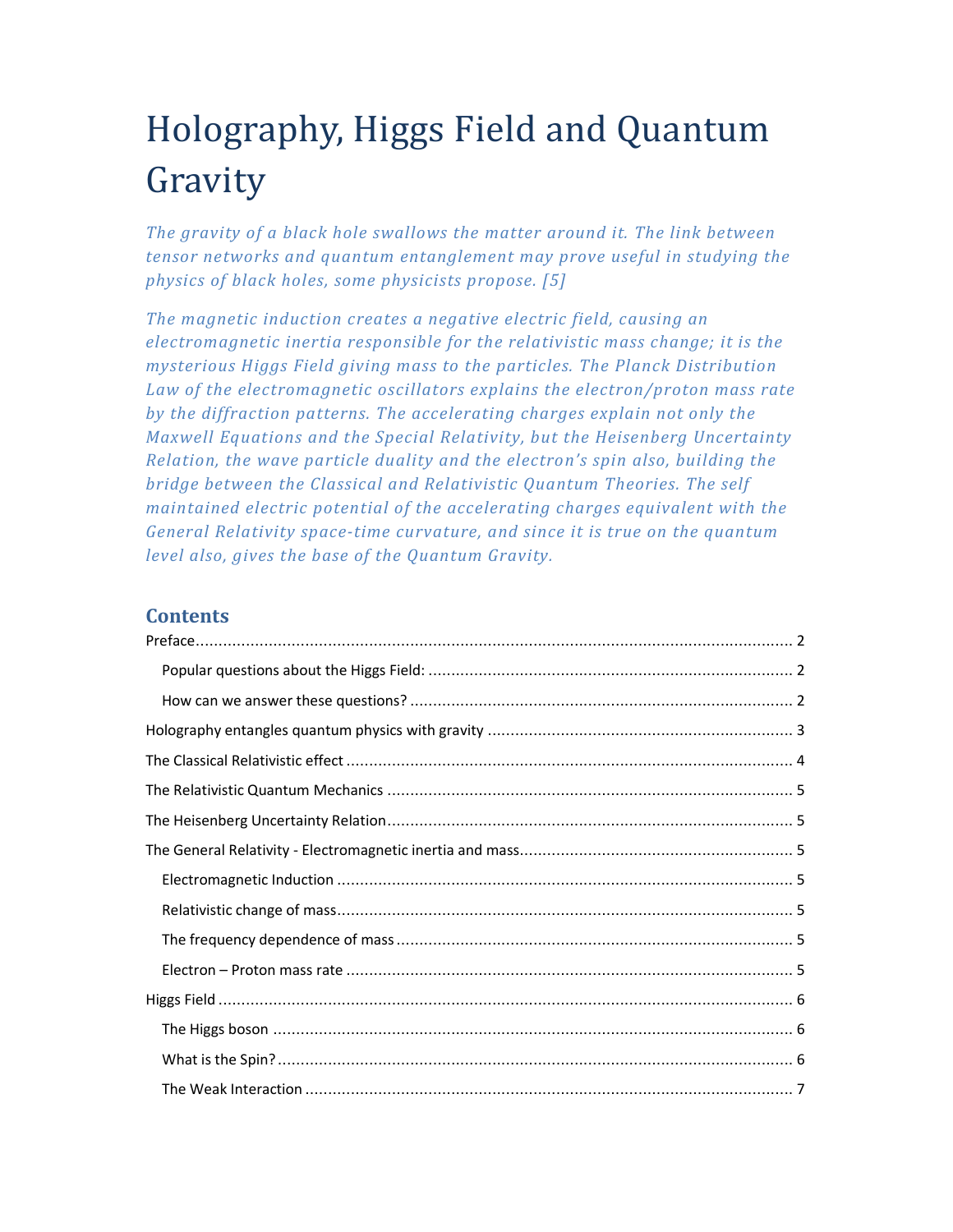#### Author: George Rajna

# **Preface**

# **Popular questions about the Higgs Field:**

1.) If the Higgs field is responsible for imbuing particles with mass, and mass is responsible for gravity, is it possible that the Higgs field will provide the missing link between general relativity and quantum mechanics i.e. could the Higgs field be the basis of a quantum theory of gravity?

2.) Can the theoretical Higgs Field be used as the "cause" of relativistic momentum or relativistic kinetic energy of a moving body?

3.) Does Einstein's General Relativity need to be adjusted for the Higgs field?

4.) Since the Higgs field gives most particles mass, and permeates all space, then GR needs the Higgs field to be a theory of space?

5.) So where GR is highly curved, the Higgs field is also curved? And does a highly curved Higgs field affect the way particles acquire mass? For that matter, a curved space-time would also curve electromagnetic field?

## **How can we answer these questions?**

There is an explanation of the magnetic effect caused by the electric current from the observed effects of the accelerating electrons, causing naturally the experienced changes of the electric field potential along the electric wire. The charge distribution is lowering in the reference frame of the accelerating charges linearly: ds/dt = at (time coordinate), but in the reference frame of the current it is parabolic:  $s = a/2 t^2$  (geometric coordinate). The accelerating electrons explain not only the Maxwell Equations and the Special Relativity, but the Heisenberg Uncertainty Relation, the wave particle duality and the electron's spin also, building the bridge between the Classical and Quantum Theories. [1]

One origin of the Quantum Physics is the Planck Distribution Law of the electromagnetic oscillators, giving equal intensity for 2 different wavelengths on any temperature. Any of these two wavelengths will give equal intensity diffraction patterns, building different asymmetric constructions, for example proton - electron structures (atoms), molecules, etc. Since the particles are centers of diffraction patterns they also have particle – wave duality as the electromagnetic waves have. The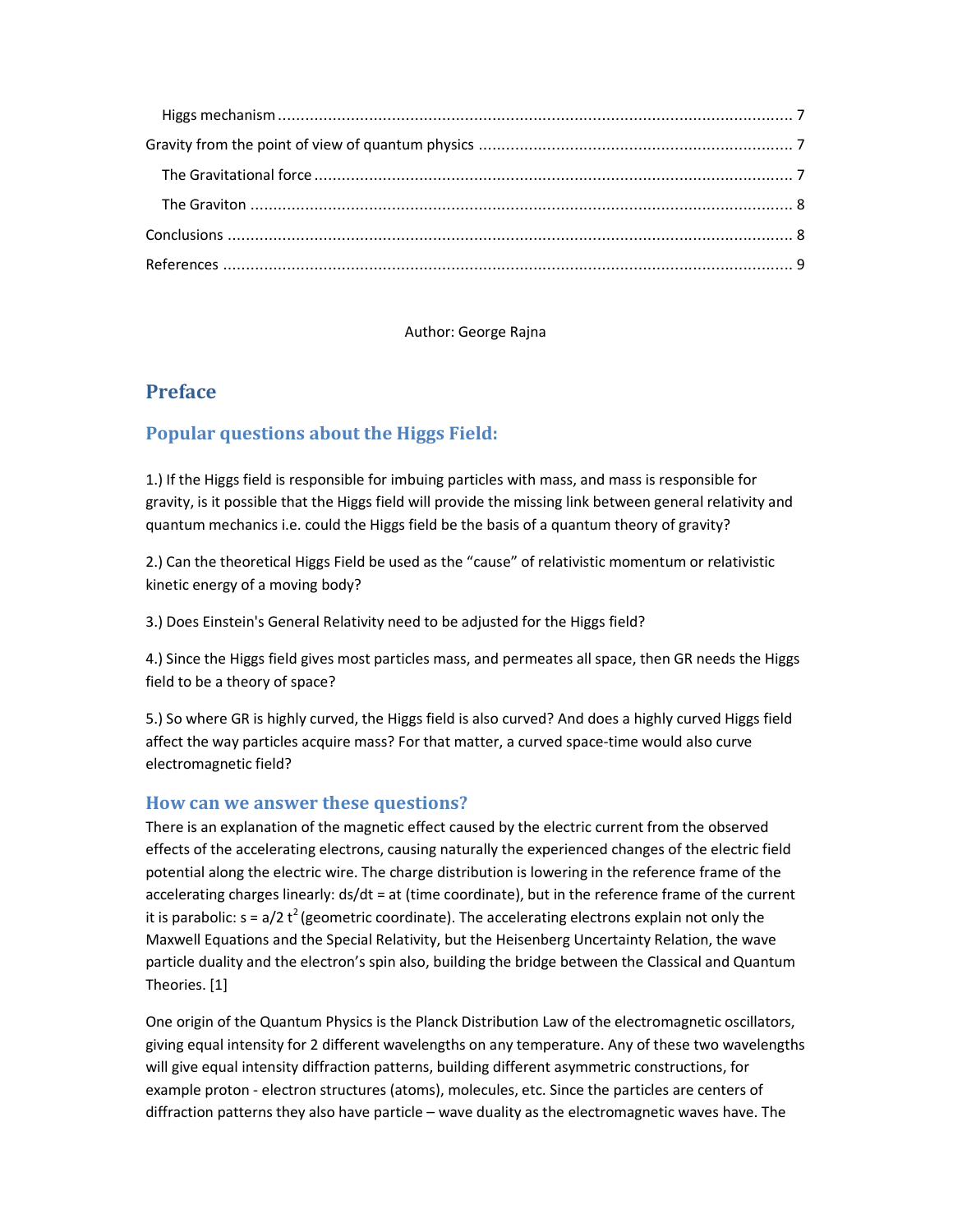Electroweak Interaction shows that the Weak Interaction is basically electromagnetic in nature. The arrow of time shows the entropy grows by changing the temperature dependent diffraction patterns of the electromagnetic oscillators. [2]

## **Holography entangles quantum physics with gravity**

If you want to understand gravity, it makes sense to study black holes. Nowhere else can you find so much gravity so conveniently compacted into such a relatively small space.

In a way, in fact, black holes are nothing but gravity. As Einstein showed, gravity is just the warping of spacetime, and black holes are big spacetime sinks. All the matter falling in gets homogenized into nothingness, leaving behind nothing but warped spacetime geometry.

As black holes swallow more matter, they get bigger, of course. But curiously, it's the black hole's surface area, not its volume, that expands in proportion to how much stuff the black hole consumes. In some way, the black hole's event horizon — the spherical boundary demarcating the points of no return for objects falling in — keeps a record of how much a black hole has eaten. More technically, a black hole's surface area depends on its entropy, as John Archibald Wheeler's student Jacob Bekenstein showed in the 1970s.

In the 1990s, other physicists (notably Gerard 't Hooft and Leonard Susskind) developed this insight further, proposing the "holographic principle": Information contained in a three-dimensional volume can be completely described by the two-dimensional boundary surrounding it. Just as an ordinary holographic image represents a 3-D scene on a 2-D flat surface, nature itself can store information about the interior of a region of space on the surface enclosing it.

If you think about it, it's not entirely crazy. There are familiar ways that the information in a 3-D space can be contained on its boundaries. Just imagine a room full of 3-D objects with mirrors on the walls. You can reconstruct everything in the 3-D room from the images on the 2-D mirrors.

In 1995, physicist Juan Maldacena developed the holographic idea further. In essence, he showed that quantum math describing physics in three spatial dimensions without gravity can be equivalent to math describing a four-dimensional space with gravity. (Such an equivalence of two different mathematical descriptions is called a duality.)

Maldacena's insight suggested that holography might be the key to merging gravity with quantum mechanics. Physicists have sought a way to incorporate gravity into a quantum field theory for decades. If Maldacena is right, then apparently all you need is an extra dimension of space (which is provided naturally in superstring theory). Given an added dimension, spacetime with gravity emerges from the physics described by quantum field theory on its boundary.

Lately this idea has resurfaced in a new context. Some physicists have proposed that gravity has something to with quantum entanglement — the spooky connection between distant particles that befuddled Einstein. And it seems that the holographic duality identified by Maldacena has something to do with the gravity-entanglement connection.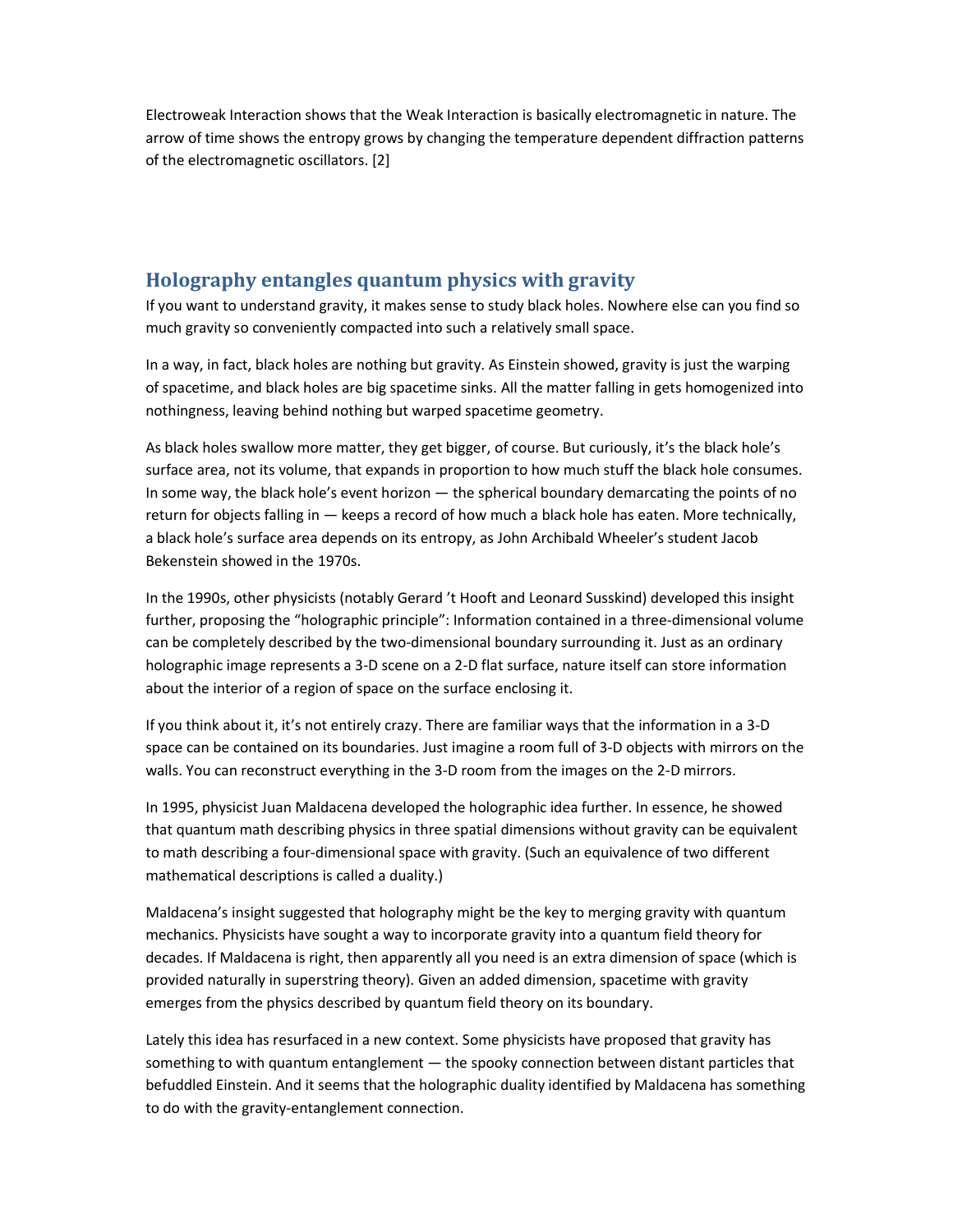"The emergence of spacetime in the gravity picture is intimately related to the quantum entanglement … in the corresponding conventional quantum system," Mark Van Raamsdonk of the University of British Columbia argued in a 2010 paper. "It is fascinating that the intrinsically quantum phenomenon of entanglement appears to be crucial for the emergence of classical spacetime geometry."

More recent work relates the gravity-entanglement link to mathematical tools called tensors. Describing entanglement in complicated systems of many particles is made easier by using networks of tensors to quantify how multiple particles are entangled. Using tensor networks, physicists have developed algorithms that enable simpler analysis of quantum matter such as superconductors. That work has been going on for years. Newer work with tensor networks has provided insights into how the holographic principle relates entanglement to gravity.

"It looks like important physical objects, such as curved space-times … emerge naturally from entanglement in tensor network states via holography," writes physicist Román Orús of Johannes Gutenberg University in Germany.

In particular, a formulation of tensor networks called MERA (for multi-scale entanglement renormalization ansatz) seems especially promising with respect to understanding gravity. MERA tensor networks describe patterns of entanglement in certain complicated quantum systems, generating a geometry reminiscent of the extra-dimensional space that Maldacena discussed in his duality. In other words, it's a real-life realization of the quantum field theory-gravity duality.

"When seen from this perspective," writes Orús, "one would say that geometry (and gravity) seems to emerge from local patterns of entanglement in quantum many-body states." Thus, he points out, the tensor network approach supports the conclusion suggested in previous work by Raamsdonk and others: "Gravitational spacetime emerges from quantum entanglement."

This link between tensor networks, entanglement and gravity may prove useful in studying the physics of black holes or in investigating the quantum nature of spacetime at very small distances, Orús proposes.

Mathematical details of how tensor networks connect entanglement to the geometry of spacetime are beyond the scope of basic blogging. If you want the whole story of Hilbert space, entanglement renormalization and unitary and isometric tensors, start with Harvard physicist Brian Swingle's 2012 paper in Physical Review D. (A preprint is available, and a paper with further developments is available here.) Orús has posteda more recent (and more accessible) survey of the field.

In that paper he points out that much of the current progress in tensor networks owes its impetus to the development of quantum information theory, the hot topic of the 2000s. "As for today, one could perhaps talk about a new 'quantum gravity era' of tensor networks that is just starting," he writes. "The future looks certainly very exciting." [5]

# **The Classical Relativistic effect**

The moving charges are self maintain the electromagnetic field locally, causing their movement and this is the result of their acceleration under the force of this field.

In the classical physics the charges will distributed along the electric current so that the electric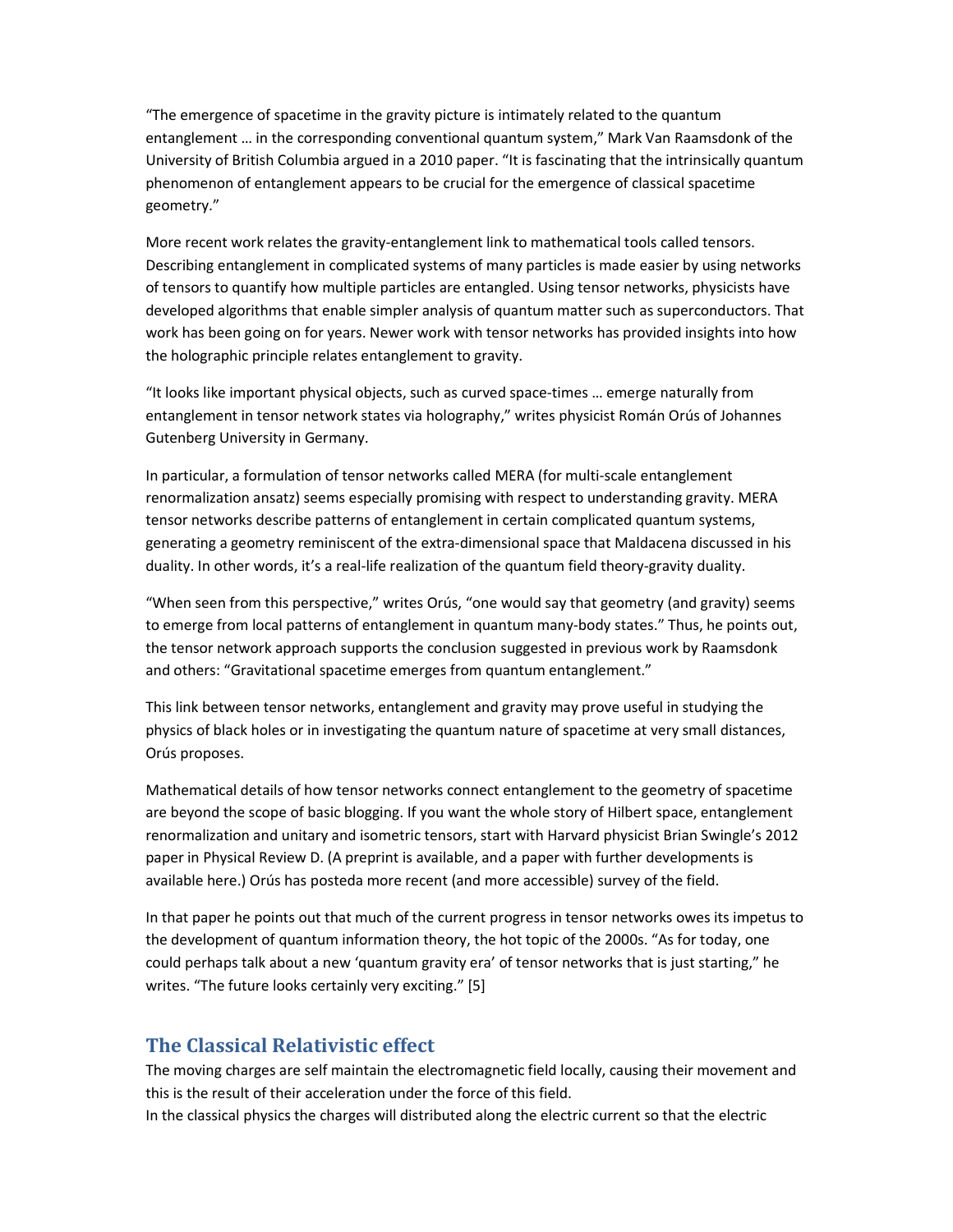potential lowering along the current, by linearly increasing the way they take every next time period because this accelerated motion. [1]

## **The Relativistic Quantum Mechanics**

The same thing happens on the atomic scale giving a dp impulse difference and a dx way difference between the different part of the not point like particles.

Commonly accepted idea that the relativistic effect on the particle physics it is the fermions' spin another unresolved problem in the classical concepts. If the electric charges can move only with accelerated motions in the self maintaining electromagnetic field, once upon a time they would reach the velocity of the electromagnetic field. The resolution of this problem is the spinning particle, constantly accelerating and not reaching the velocity of light because the acceleration is radial.

# **The Heisenberg Uncertainty Relation**

I think that we have a simple bridge between the classical and quantum mechanics by understanding the Heisenberg Uncertainty Relations. It makes clear that the particles are not point like but have a dx and dp uncertainty.

## **The General Relativity - Electromagnetic inertia and mass**

#### **Electromagnetic Induction**

Since the magnetic induction creates a negative electric field as a result of the changing acceleration, it works as an electromagnetic inertia, causing an electromagnetic mass. [1]

#### **Relativistic change of mass**

The increasing mass of the electric charges the result of the increasing inductive electric force acting against the accelerating force. The decreasing mass of the decreasing acceleration is the result of the inductive electric force acting against the decreasing force. This is the relativistic mass change explanation, especially importantly explaining the mass reduction in case of velocity decrease.

#### **The frequency dependence of mass**

Since  $E = h\nu$  and  $E = mc^2$ ,  $m = h\nu$  / $c^2$  that is the *m* depends only on the *v* frequency. It means that the mass of the proton and electron are electromagnetic and the result of the electromagnetic induction, caused by the changing acceleration of the spinning and moving charge! It could be that the *m<sup>o</sup>* inertial mass is the result of the spin, since this is the only accelerating motion of the electric charge. Since the accelerating motion has different frequency for the electron in the atom and the proton, they masses are different, also as the wavelengths on both sides of the diffraction pattern, giving equal intensity of radiation. [2]

#### **Electron – Proton mass rate**

There is an asymmetry between the mass of the electric charges, for example proton and electron, can understood by the asymmetrical Planck Distribution Law. This temperature dependent energy distribution is asymmetric around the maximum intensity, where the annihilation of matter and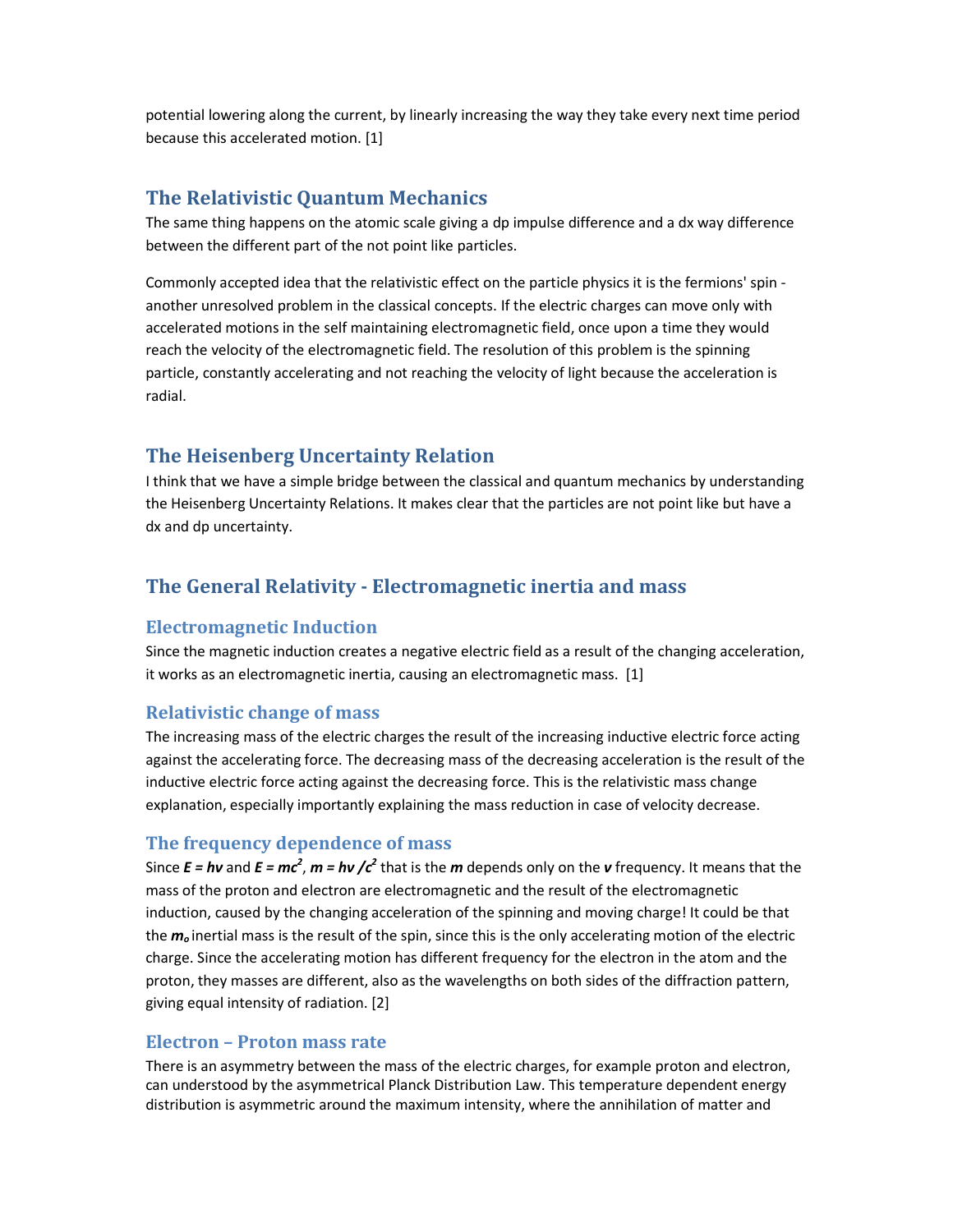antimatter is a high probability event. In the maximum intensity no diffraction patterns with equal intensity that is no fermions only bosons. The asymmetric sides are creating different frequencies of electromagnetic radiations being in the same intensity level and compensating each other. One of these compensating ratios is the electron – proton mass ratio. The lower energy side has no compensating intensity level, it is the dark energy and the corresponding matter is the dark matter. The Planck distribution law explains the different frequencies of the proton and electron, giving equal intensity to different lambda wavelengths! Also since the particles are diffraction patterns they have some closeness to each other – can be seen as a gravitational force.

In Quantum Field Theory (QFT), particles are described by excitations of a quantum field that satisfies the appropriate quantum mechanical field equations. The excitations of the quantum field mean diffraction patterns in my theory. [2]

# **Higgs Field**

The Higgs mechanism is a result of something called a field that extends throughout space, even where no particles are present. This notion is probably most familiar to you from a magnetic field. You feel a force between a magnet and your refrigerator even when "nothing" is there. A field can fill "empty" space. The Higgs field extends throughout space. Elementary particles acquire their masses by interacting with this field. It is kind of like space is charged and particles get mass through their interactions with this charge.

The Higgs boson is not directly responsible for mass. The Higgs field is. The boson is a particle that tells us our understanding of this mechanism is correct. It also is a big clue as to where that field came from in the first place. Its discovery tells us that what we expected to be true was indeed correct, and it gives us clues as to what else might underlie the Standard Model. [4]

## **The Higgs boson**

By March 2013, the particle had been proven to behave, interact and decay in many of the expected ways predicted by the Standard Model, and was also tentatively confirmed to have + parity and zero spin, two fundamental criteria of a Higgs boson, making it also the first known scalar particle to be discovered in nature, although a number of other properties were not fully proven and some partial results do not yet precisely match those expected; in some cases data is also still awaited or being analyzed.

In my opinion, the best explanation of the Higgs mechanism for a lay audience is the one invented by David Miller. You can find it here: http://www.strings.ph.qmul.ac.uk/~jmc/epp/higgs3.html . The field must come first. The boson is an excitation of the field. So no field, no excitation. On the other hand in quantum field theory it is difficult to separate the field and the excitations. The Higgs field is what gives particles their mass.

There is a video that gives an idea as to the Higgs field and the boson. It is here: http://www.youtube.com/watch?v=RIg1Vh7uPyw . Note that this analogy isn't as good as the Miller one, but as is usually the case, if you look at all the analogies you'll get the best understanding of the situation.

# **What is the Spin?**

So we know already that the new particle has spin zero or spin two and we could tell which one if we could detect the polarizations of the photons produced. Unfortunately this is difficult and neither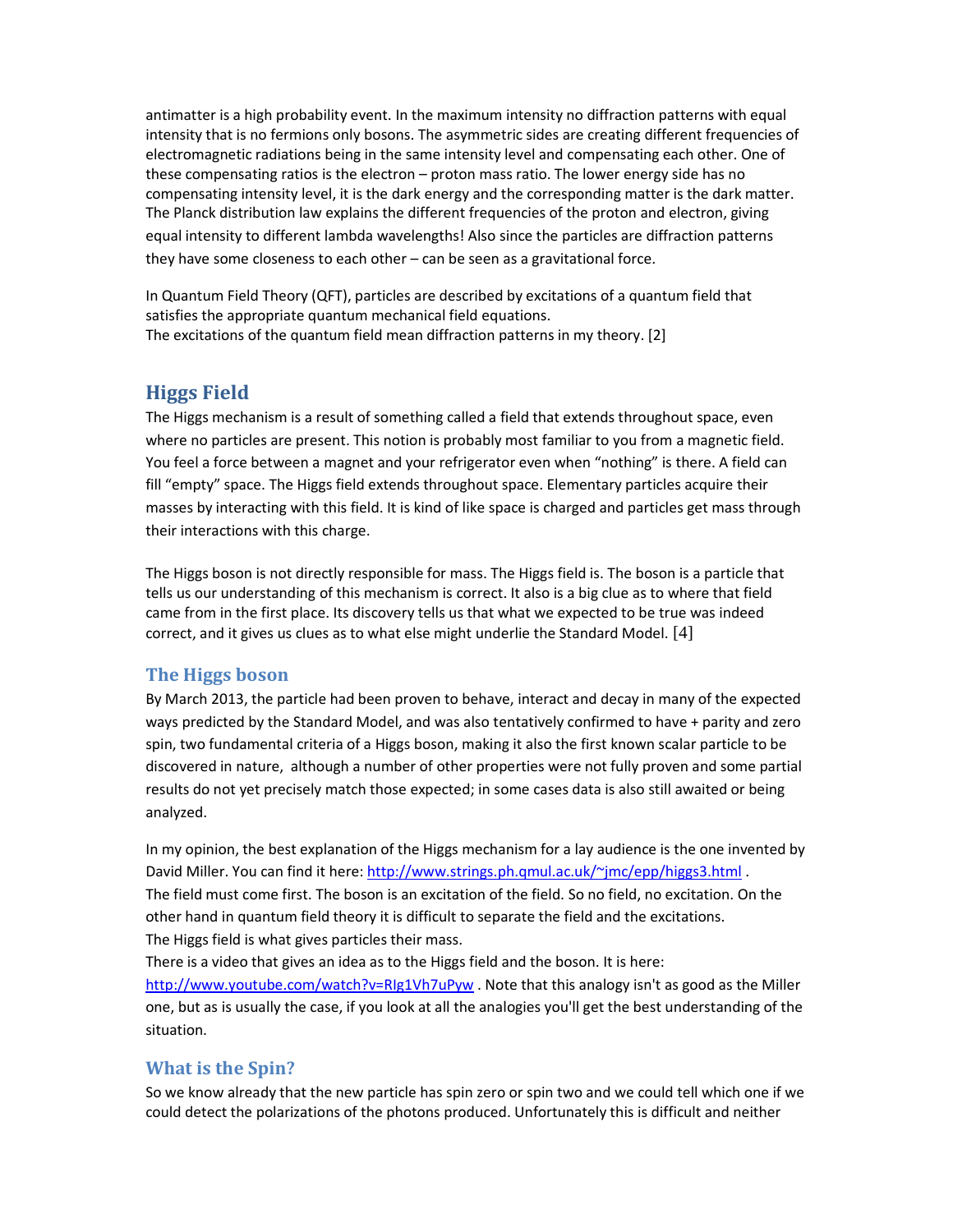ATLAS nor CMS are able to measure polarizations. The only direct and sure way to confirm that the particle is indeed a scalar is to plot the angular distribution of the photons in the rest frame of the centre of mass. A spin zero particles like the Higgs carries no directional information away from the original collision so the distribution will be even in all directions. This test will be possible when a much larger number of events have been observed. In the mean time we can settle for less certain indirect indicators.

# **The Weak Interaction**

Since the Higgs boson is necessary to the W and Z bosons, the dipole change of the Weak interaction and the change in the magnetic effect caused gravitation must be conducted. The Wien law is also important to explain the Weak interaction, since it describes the  $T_{\text{max}}$  change and the diffraction patterns change. [2]

# **Higgs mechanism**

The magnetic induction creates a negative electric field, causing an electromagnetic inertia. Probably it is the mysterious Higgs field giving mass to the charged particles? We can think about the photon as an electron-positron pair, they have mass. The neutral particles are built from negative and positive charges, for example the neutron, decaying to proton and electron. The wave – particle duality makes sure that the particles are oscillating and creating magnetic induction as an inertial mass, explaining also the relativistic mass change. Higher frequency creates stronger magnetic induction, smaller frequency results lesser magnetic induction. It seems to me that the magnetic induction is the secret of the Higgs field.

In particle physics, the Higgs mechanism is a kind of mass generation mechanism, a process that gives mass to elementary particles. According to this theory, particles gain mass by interacting with the Higgs field that permeates all space. More precisely, the Higgs mechanism endows gauge bosons in a gauge theory with mass through absorption of Nambu–Goldstone bosons arising in spontaneous symmetry breaking.

The simplest implementation of the mechanism adds an extra Higgs field to the gauge theory. The spontaneous symmetry breaking of the underlying local symmetry triggers conversion of components of this Higgs field to Goldstone bosons which interact with (at least some of) the other fields in the theory, so as to produce mass terms for (at least some of) the gauge bosons. This mechanism may also leave behind elementary scalar (spin-0) particles, known as Higgs bosons.

In the Standard Model, the phrase "Higgs mechanism" refers specifically to the generation of masses for the W<sup>±</sup>, and Z weak gauge bosons through electroweak symmetry breaking. The Large Hadron Collider at CERN announced results consistent with the Higgs particle on July 4, 2012 but stressed that further testing is needed to confirm the Standard Model.

# **Gravity from the point of view of quantum physics**

## **The Gravitational force**

The gravitational attractive force is basically a magnetic force.

The same electric charges can attract one another by the magnetic force if they are moving parallel in the same direction. Since the electrically neutral matter is composed of negative and positive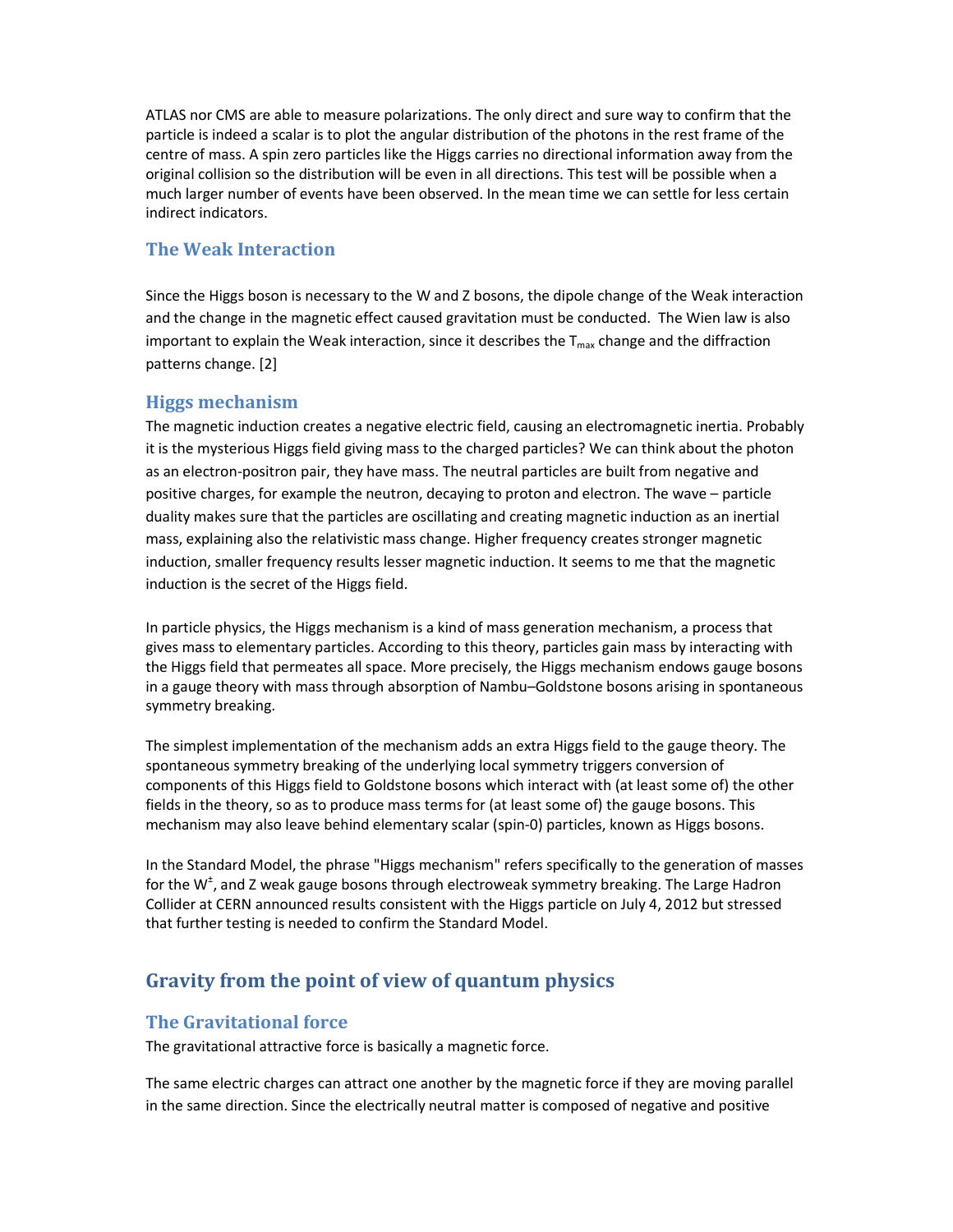charges they need 2 photons to mediate this attractive force, one per charges. The Bing Bang caused parallel moving of the matter gives this magnetic force, experienced as gravitational force.

Since graviton is a tensor field, it has spin = 2, could be 2 photons with spin = 1 together.

You can think about photons as virtual electron – positron pairs, obtaining the necessary virtual mass for gravity.

The mass as seen before a result of the diffraction, for example the proton – electron mass rate Mp=1840 Me. In order to move one of these diffraction maximum (electron or proton) we need to intervene into the diffraction pattern with a force appropriate to the intensity of this diffraction maximum, means its intensity or mass.

The Big Bang caused acceleration created radial currents of the matter, and since the matter is composed of negative and positive charges, these currents are creating magnetic field and attracting forces between the parallel moving electric currents. This is the gravitational force experienced by the matter, and also the mass is result of the electromagnetic forces between the charged particles. The positive and negative charged currents attracts each other or by the magnetic forces or by the much stronger electrostatic forces!?

The gravitational force attracting the matter, causing concentration of the matter in a small space and leaving much space with low matter concentration: dark matter and energy. There is an asymmetry between the mass of the electric charges, for example proton and electron, can understood by the asymmetrical Planck Distribution Law. This temperature dependent energy distribution is asymmetric around the maximum intensity, where the annihilation of matter and antimatter is a high probability event. The asymmetric sides are creating different frequencies of electromagnetic radiations being in the same intensity level and compensating each other. One of these compensating ratios is the electron – proton mass ratio. The lower energy side has no compensating intensity level, it is the dark energy and the corresponding matter is the dark matter.

#### **The Graviton**

In physics, the graviton is a hypothetical elementary particle that mediates the force of gravitation in the framework of quantum field theory. If it exists, the graviton is expected to be massless (because the gravitational force appears to have unlimited range) and must be a spin-2 boson. The spin follows from the fact that the source of gravitation is the stress-energy tensor, a second-rank tensor (compared to electromagnetism's spin-1 photon, the source of which is the four-current, a first-rank tensor). Additionally, it can be shown that any massless spin-2 field would give rise to a force indistinguishable from gravitation, because a massless spin-2 field must couple to (interact with) the stress-energy tensor in the same way that the gravitational field does. This result suggests that, if a massless spin-2 particle is discovered, it must be the graviton, so that the only experimental verification needed for the graviton may simply be the discovery of a massless spin-2 particle. [3]

## **Conclusions**

This link between tensor networks, entanglement and gravity may prove useful in studying the physics of black holes or in investigating the quantum nature of spacetime at very small distances, Orús proposes. [5]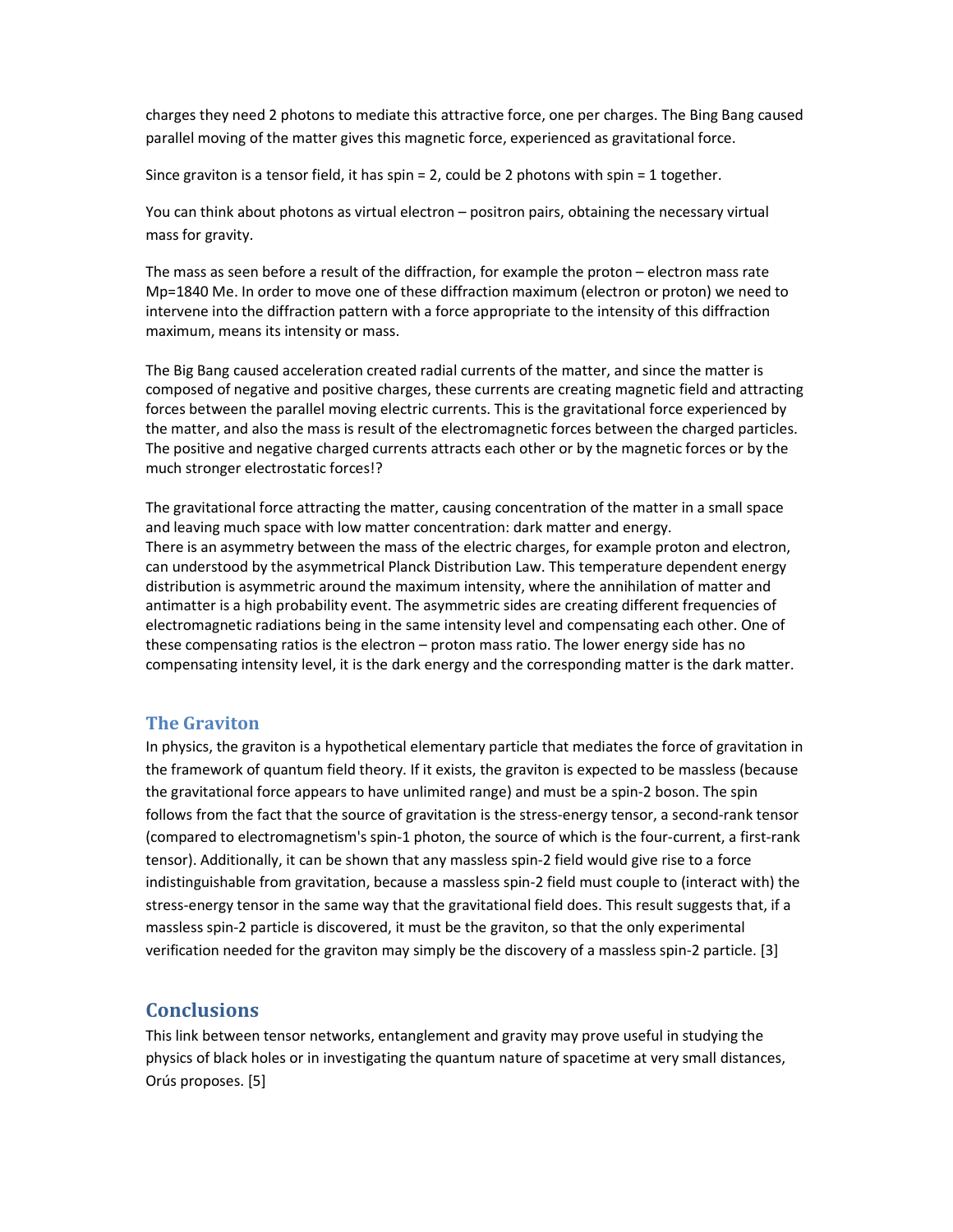The electric currents causing self maintaining electric potential is the source of the special and general relativistic effects. The Higgs Field is the result of the electromagnetic induction. The Graviton is two photons together.

### **References**

[1] The Magnetic field of the Electric current and the Magnetic induction

Author: George Rajna

Publication date: 15/09/2013

Website: Academia.edu

http://academia.edu/3833335/The\_Magnetic\_field\_of\_the\_Electric\_current

Last accessed: 28/02/2014

[2] 3 Dimensional String Theory

Author: George Rajna

Publication date: 13/06/2013

Website: Academia.edu

http://academia.edu/3834454/3\_Dimensional\_String\_Theory

Last accessed: 28/02/2014

[3] Graviton Production By Two Photon and Electron-Photon Processes In Kaluza-Klein Theories With Large Extra Dimensions

Authors: David Atwood, Shaouly Bar-Shalom, Amarjit Soni

Journal reference: Phys.Rev. D61 (2000) 116011 Publication date: 21/09/1999

Website: Arxiv.org

http://arxiv.org/abs/hep-ph/9909392

Last accessed: 28/02/2014

[4] Explaining the Higgs – Interview with Lisa Randall, Professor of Science in Harvard's Department of Physics

By Sarah Sweeney, Harvard Staff Writer

Publication date: 13/01/2014

Website: Harvard Gazette